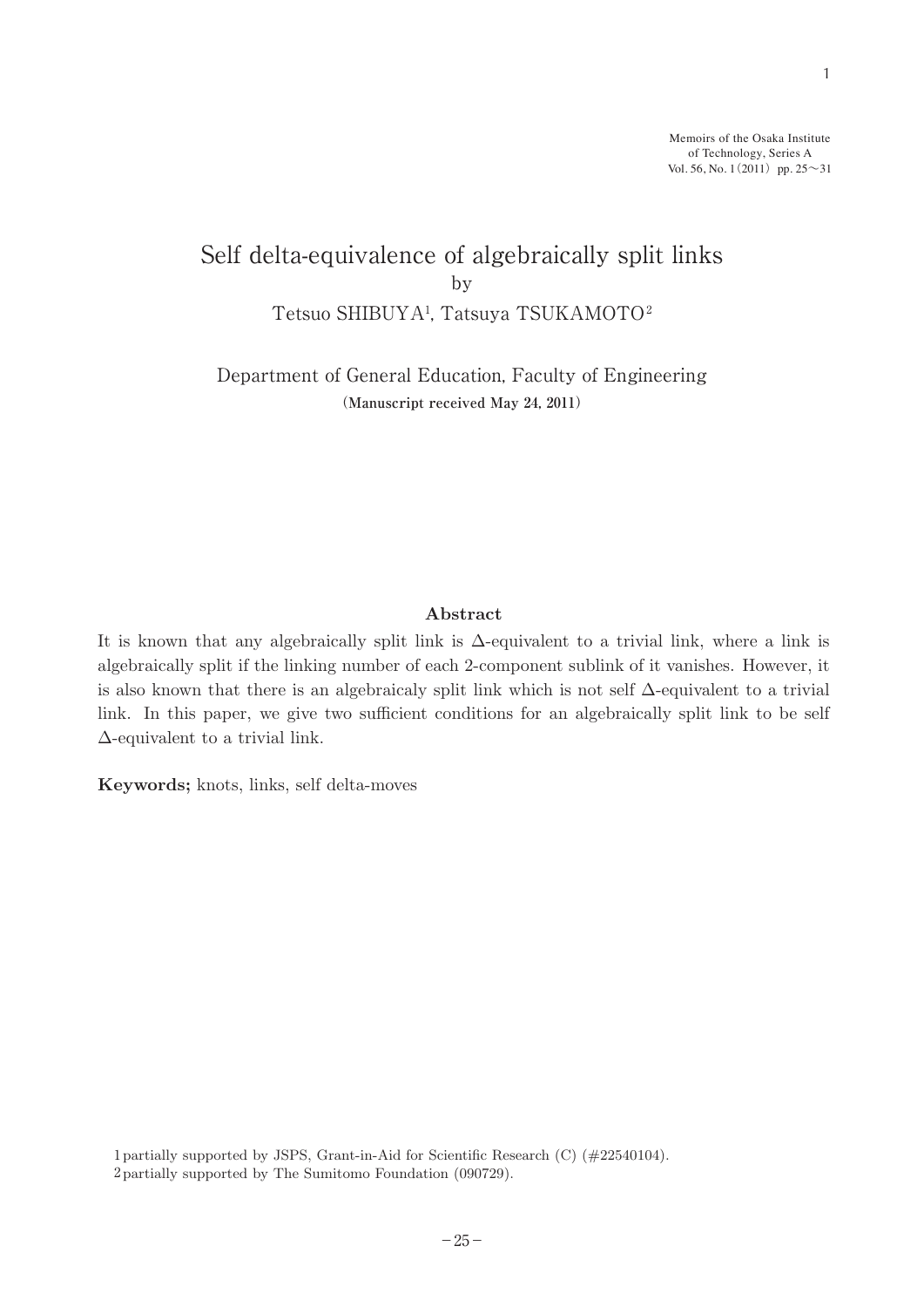### 1. INTRODUCTION

Throughout the paper, links are tame and oriented in an oriented 3-space  $\mathbb{R}^3$  and they are considered up to ambient isotopy of  $\mathbb{R}^3$ .

A local move on links as illustrated in Figure 1 is called a  $\Delta$ -move. If the three strands in the figure belong to the same component, then it is called a self  $\Delta$ -move. If a link  $\ell$  can be transformed into a trivial link by a finite sequence of  $\Delta$ -moves (resp. self  $\Delta$ -moves), then we say that  $\ell$  is  $\Delta$ -equivalent (resp. self  $\Delta$ -equivalent) to a trivial link.



Figure 1

An *n*-component link  $L = K_1 \cup \cdots \cup K_n$  is said to be *algebraically split* if the linking number, denoted by  $\text{lk}(K_i, K_j)$ , is zero for each i and j  $(i \neq j)$ . Then the following is shown in [3].

### **Proposition 1.1.** A link L is  $\Delta$ -equivalent to a trivial link if and only if L is algebraically split.

However, in general, algebraically split links are not self  $\Delta$ -equivalent to trivial links. For example, the Whitehead link and the Borromean rings are algebraically split, but not self Δequivalent to trivial links. In this paper, we give two sufficient conditions for an algebraically split link to be self  $\Delta$ -equivalent to a trivial link (Theorem 3.3 and Theorem 3.7).

#### 2. SELF  $\Delta$ -EQUIVALENCE OF STRONGLY RELATED LINKS.

In this section, we show two lemmas which we use to prove the theorems.

For two links  $L(\subset \mathbb{R}^3 \times \{a\})$  and  $L'(\subset \mathbb{R}^3 \times \{b\})$ , L is said to be *related to* L' if there is a disjoint union  $\mathcal{F} = F_1 \cup \cdots \cup F_m(\subset \mathbb{R}^3 \times [a, b])$  of locally flat non-singular orientable surfaces of genus 0 such that  $\mathcal{F} \cap (\mathbb{R}^3 \times \{a\}) = L$ ,  $\mathcal{F} \cap (\mathbb{R}^3 \times \{b\}) = -L'$  and  $F_i \cap (\mathbb{R}^3 \times \{a\}) \neq \emptyset$ ,  $F_i \cap (\mathbb{R}^3 \times \{b\}) \neq \emptyset$ for each i, where  $-L'$  is the reflective inverse of L' and  $\mathbb{R}^3 \times [a, b] = \{(x, y, z, t) \in \mathbb{R}^4 | a \le t \le b\}$ ,  $\mathbb{R}^3 \times \{c\} = \mathbb{R}^3 \times [c, c]$ . Moreover if the number of components of L is m, then we say that L is strongly related to L'. Especially if each  $F_i$  is an annulus, then we say that L is cobordant to L' and denote it by  $L \sim L'$ .

**Lemma 2.1.** Let L and L<sub>0</sub> be two links such that  $L \sim L_0$ . If L<sub>0</sub> is self  $\Delta$ -equivalent to a trivial link, then L is also self  $\Delta$ -equivalent to a trivial link.

*Proof.* Since the Milnor invariant is a cobordism invariant by  $[1]$ , we obtain the lemma by Corollary 1.5 in [9].

2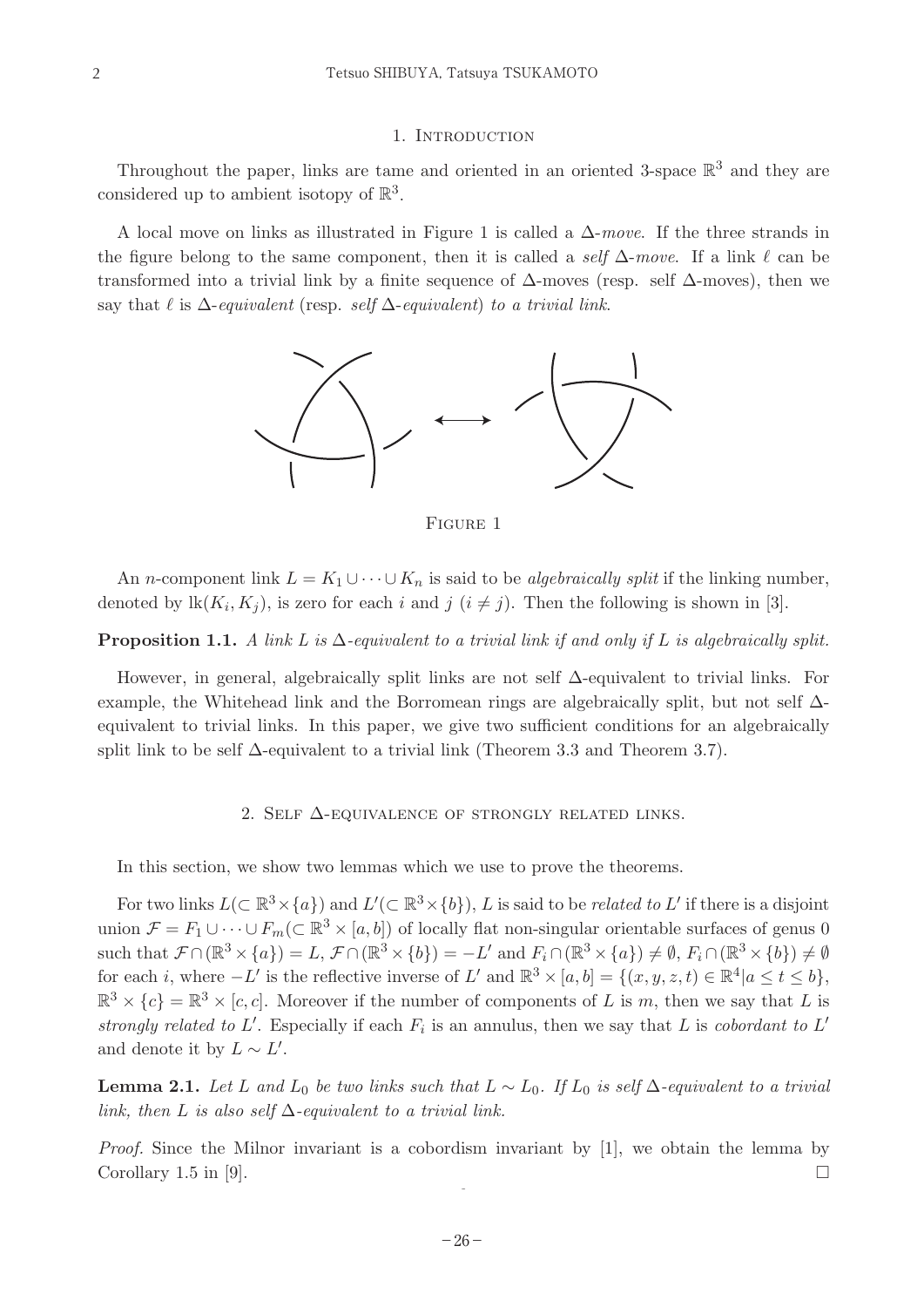We may consider the self  $\Delta$ -equivalence of links from a 4-dimensional point of view. For two links  $L(\subset \mathbb{R}^3 \times \{a\})$ ,  $L'(\subset \mathbb{R}^3 \times \{b\})$ , L is self  $\Delta$ -equivalent to L' if and only if there is a disjoint union  $\mathcal{A} = A_1 \cup \cdots \cup A_n$  of level-preserving annuli in  $\mathbb{R}^3 \times [a, b]$  with  $\mathcal{A} \cap (\mathbb{R}^3 \times \{a\}) = L$ ,  $\mathcal{A} \cap (\mathbb{R}^3 \times \{b\}) = -L'$  which is localy flat except finite points, say  $Q_1, ..., Q_r$ , in the interior of A such that  $(\partial N(Q_i : \mathbb{R}^3 \times [a, b]), \partial N(Q_i : A))$  is a Borromean rings for each i. We say that A is a union of level-preserving  $\Delta$ -annuli between L and L' and denote  $Q_1 \cup \cdots \cup Q_r$  by  $\mathcal{S}(\mathcal{A})$ . The following is an extention of Lemma 2.1.

**Lemma 2.2.** Suppose that L is strongly related to  $L_0$ . If  $L_0$  is self  $\Delta$ -equivalent to a trivial link, then L is also self  $\Delta$ -equivalent to a trivial link.

*Proof.* Assume that L and  $L_0$  are contained in  $\mathbb{R}^3 \times \{0\}$  and  $\mathbb{R}^3 \times \{2\}$ , respectively. Let  $\mathcal{F} =$  $F_1 \cup \cdots \cup F_n(\subset \mathbb{R}^3 \times [0,2])$  be a disjoint union of surfaces for L and  $L_0$  to be strongly related. Moreover as  $L_0$  is self  $\Delta$ -equivalent to a trivial link, there is a union of level-preserving  $\Delta$ -annuli  $\mathcal{A} = A_1 \cup \cdots \cup A_n$  in  $\mathbb{R}^3 \times [2, 3]$  between  $L_0$  and a trivial link  $\mathcal{O}(\subset \mathbb{R}^3 \times \{3\})$ . Let  $P_1, ..., P_r$  be the maximal points of F and  $Q_1, ..., Q_s$  the points of  $\mathcal{S}(\mathcal{A})$  and  $R_1, ..., R_{r+s}, r+s$  points in  $\mathbb{R}^3 \times \{4\}$ . Now we take  $r + s$  level-preserving mutually disjoint arcs  $\alpha_1, ..., \alpha_r, \beta_1, ..., \beta_s$  in  $\mathbb{R}^3 \times [0, 4]$  such that  $\partial \alpha_i = P_i \cup R_i$  and  $\partial \beta_j = Q_j \cup R_{r+j}$  such that  $\alpha_i \cap (\mathcal{F} \cup \mathcal{A}) = P_i, \beta_j \cap (\mathcal{F} \cup \mathcal{A}) = Q_j$ . Then isotop  $P_1 \cup \cdots \cup P_r \cup Q_1 \cup \cdots \cup Q_s$  to  $R_1 \cup \cdots \cup R_{r+s}$  along  $\cup_{i,j} (\alpha_i \cup \beta_j)$ . As a result, we obtain a surface  $\Sigma$  in  $\mathbb{R}^3 \times [0, 4]$  such that  $\mathcal{C} (= \Sigma \cap \mathbb{R}^3 \times [0, 3])$  is a disjoint union of locally flat non-singular orientable surface of genus 0 with  $\partial \mathcal{C} \cap \mathbb{R}^3 \times \{0\} = L$  and  $\partial \mathcal{C} \cap \mathbb{R}^3 \times \{3\} = \{s$ Borromean rings}  $\cup$   $\mathcal{O}'$  for a trivial link  $\mathcal{O}'$ .

By the similar discussion as that of proof of Lemma 1.17 in [5], we obtain a surface  $C_0$  by deforming  $\mathcal C$  suitably satisfying the following:

- (1)  $L \sim \mathcal{L}$  for  $\mathcal{L} = \mathcal{C}_0 \cap \mathbb{R}^3 \times \{1\}.$
- (2)  $\mathcal{L}(\subset \mathbb{R}^3 \times \{1\})$  is self  $\Delta$ -equivalent to  $\mathcal{L}_0(=\mathcal{C} \cap \mathbb{R}^3 \times \{2\}).$
- (3)  $\mathcal{L}_0$  is strongly related to a trivial link  $\mathcal{O}_0(=\mathcal{C}_0 \cap \mathbb{R}^3 \times \{3\}).$

By condition (3),  $\mathcal{L}_0$  is a ribbon link, and thus  $\mathcal{L}_0$  is self  $\Delta$ -equivalent to a trivial link by [6]. Hence L is self  $\Delta$ -equivalent to a trivial link by conditions  $(1),(2)$  and Lemma 2.1.

3. SELF  $\Delta$ -EQUIVALENCE OF ALGEBRAICALLY SPLIT LINKS.

For the self  $\Delta$ -equivalence of boundary links [8], the following is proved in [7].

**Lemma 3.1.** ([7, Theorem 1·1]) Any boundary link is self  $\Delta$ -equivalent to a trivial link.

The singularity as illustrated in Figure 2(a) (resp. 2(b)) is called an arc of *ribbon-type* (resp. an arc of *clasp-type*). Let F be an orientable surface (or a union of disks) such that  $S(F)$ , the set of singularities of F, does not have an arc of clasp-type. Assume that  $T(F)$ , the set of triple points of F, is not empty. A point P of  $T(F)$  is called one of type I (resp. II) if the three points  $P^*$ ,  $P'^*$ ,  $P''^*$  of the pre-image of P are those as illustrated in Figure 3(a)(resp. 3(b)). The set of points of type I (resp. II) of  $T(F)$  is denoted by  $T_1(F)$  (resp.  $T_1(F)$ ). Then we have that  $T(F) = T_I(F) \cup T_{II}(F)$ . The following is shown in [2]. Here we give an alternative proof.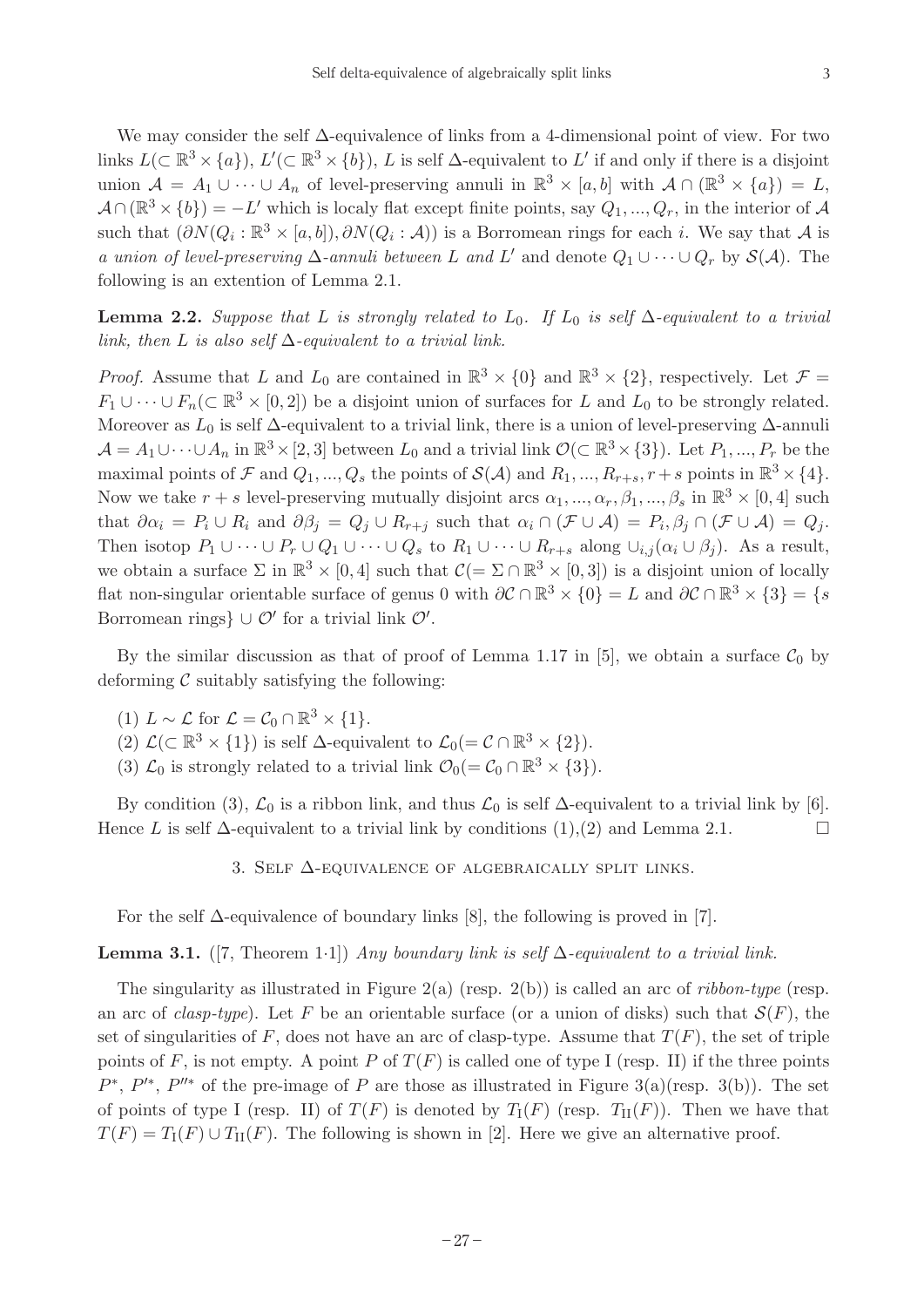

FIGURE 2



Figure 3

**Lemma 3.2.** ([2, Proposition 2.1]) An n-component link  $\ell = K_1 \cup \cdots \cup K_n$  is an algebraically split link if and only if there is a union  $\mathcal{F} = F_1 \cup \cdots \cup F_n$  of non-singular orientable surfaces in  $\mathbb{R}^3$ with  $\partial \mathcal{F} = \ell$ ,  $\partial F_i = K_i$  such that  $\mathcal{S}(\mathcal{F})$  consists of mutually disjoint simple arcs of ribbon-type.

*Proof.* If there is a surface  $\mathcal{F} = F_1 \cup \cdots \cup F_n$  satisfying the above conditions, we easily see that  $\ell$  is algebraically split.

Conversely, suppose that  $\ell$  is algebraically split. Since  $lk(K_1, K_i) = 0$  for  $i \geq 2$ , there is a non-singular orientable surface  $F_1$  with  $\partial F_1 = K_1$  such that  $F_1 \cap (\ell - K_1) = \emptyset$ . Next as  $lk(K_2, K_i) = 0$  for  $i \geq 3$ , there is a non-singular orientable surface  $F_2$  with  $\partial F_2 = K_2$  such that  $F_2 \cap (\ell - K_1 - K_2) = \emptyset$ . Since  $F_1 \cap K_2 = \emptyset$ ,  $F_1 \cap F_2$  does not have an arc of clasp-type. If  $F_1 \cap F_2$  contains a loop, it can be easily transformed into an arc of ribbon-type by deforming  $F_1$  slightly. Hence  $F_1 \cap F_2$  consists of mutually disjoint simple arcs of ribbon-type such that, for each arc  $\alpha$  of  $F_1 \cap F_2$ , the *b*-line  $\alpha^*$  of the pre-image of  $\alpha$  is contained in  $F_1^*$ , namely  $\partial \alpha^* \subset K_1^*$ , for  $F_1 \cap K_2 = \emptyset$ , where  $X^*$  means the pre-image of X.

By the same discussion as above, we obtain a non-singular orientable surface  $F_3$  with  $\partial F_3 = K_3$ such that  $F_3 \cap (\ell - K_1 - K_2 - K_3) = \emptyset$  and  $F_r \cap F_3$ , if not empty for  $r = 1, 2$ , consists of mutually disjoint simple arcs of ribbon-type and the b-line  $\alpha^*$  of the pre-image of  $\alpha$  is contained in  $(F_1 \cup F_2)^*$  for each  $\alpha$  of  $F_r \cap F_3$ . Thus if  $F_1 \cap F_2 \cap F_3$  is not empty, then there are three arcs, say  $\alpha, \beta, \gamma$ , of ribbon-type such that  $\alpha \subset F_1 \cap F_2$ ,  $\beta \subset F_1 \cap F_3$  and  $\gamma \subset F_2 \cap F_3$  and  $\alpha \cap \beta \cap \gamma$ contains a point, say P. By the construction of  $F_1, F_2$  and  $F_3$ , P is a triple point of type II and three points  $P^*, P'^*$  and  $P''^*$  are contained in  $F_1^*, F_2^*$  and  $F_3^*$  respectively (see Figure 4(a)).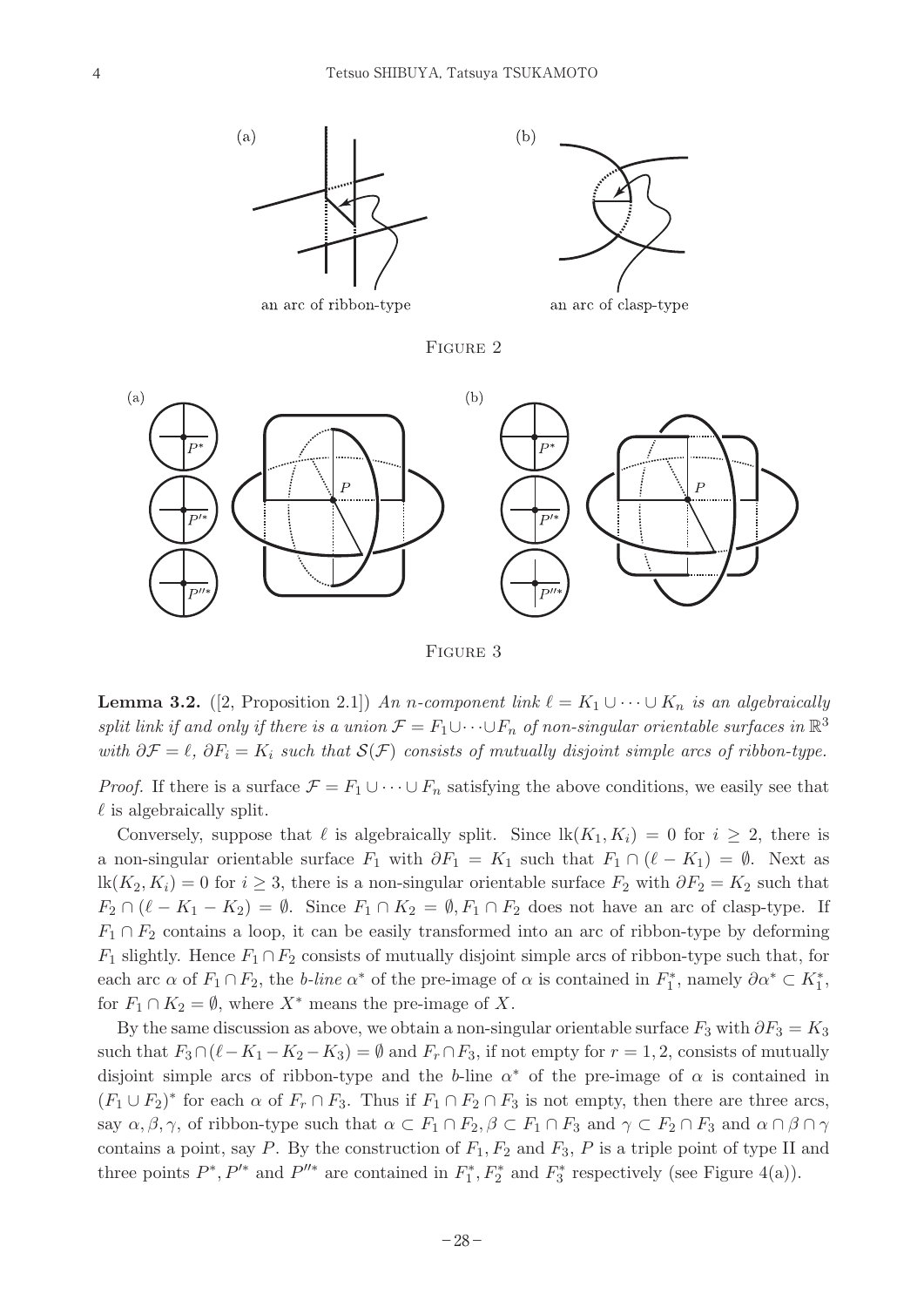Now deform  $N(P : F_3)$  along an arc of  $\alpha - P$  towards to a point of  $\partial \alpha$  (see Figure 4(b)). As a result, we obtain a non-singular orientable surface  $F'_3$  by  $F_3$  such that  $T(F_1 \cup F_2 \cup F'_3) = T(F_1 \cup F'_2)$  $F_2 \cup F_3$ ) –  $\{P\}$ . By doing the above, any two arcs of ribbon-type of  $F_i \cap F_j, i, j = 1, 2, 3(i \neq j)$ are mutually disjoint and simple.

By performing the above discussion successively, we obtain a surface  $\mathcal{F} = F_1 \cup \cdots \cup F_n$ satisfying the conditions of Lemma 3.2.



Figure 4

**Theorem 3.3.** Let  $\ell$  be an algebraically split link and  $\mathcal{F} = F_1 \cup \cdots \cup F_n$  a surface in Lemma 3.2. If, for each arc  $\alpha$  of ribbon-type of  $F_i \cap F_j$   $(i, j = 1, ..., n)$ ,  $F_i - \alpha$  (or  $F_j - \alpha$ ) is disconnected, then  $\ell$  is self  $\Delta$ -equivalent to a trivial link.

*Proof.* Let  $\alpha$  be an arc of ribbon-type of  $F_i \cap F_j$  such that  $F_i - \alpha$  is disconnected. By performing the fission of  $\ell$  along  $\alpha$ , we obtain a link  $\ell'$ . Namely  $\ell' = \ell \oplus \partial N(\alpha : F_i)$ , where  $\oplus$  means the homological addition. By performing the above fission to each  $\alpha$  of  $F_i \cap F_j$  for i,  $j = 1, ..., n$ , we obtain a link  $L (= \ell \oplus (\cup_{\alpha} \partial N(\alpha : F_i)))$  and a union  $\tilde{\mathcal{F}} = \cup_{i=1}^n \cup_{j=1}^{m_i} F_{ij}$  of mutually disjoint non-singular orientable surfaces with  $\partial \tilde{\mathcal{F}} = L$  from  $\ell$  and  $\mathcal{F}$ , respectively.

By the construction of  $\tilde{\mathcal{F}}$ , we easily see that  $\ell$  is strongly related to L and that L is a boundary link. Hence L is self  $\Delta$ -equivalent to a trivial link by Lemma 3.1, and thus  $\ell$  is self  $\Delta$ -equivalent to a trivial link by Lemma 2.2.

A link  $\ell = K_1 \cup \cdots \cup K_n$  is called a weakly  $\Delta$ -split link if there is a union  $\mathcal{D} = D_1 \cup \cdots \cup D_n$ of claspless disks in  $\mathbb{R}^3$  with  $\partial \mathcal{D} = \ell$ ,  $\partial D_i = K_i$ . Especially if  $D_i \cap D_j = \emptyset$  for each  $i, j(i \neq j)$ ,  $\ell$ is called a  $\Delta$ -split link. Since free self  $\Delta$ -equivalence implies self  $\Delta$ -equivalence, we obtain the following by Theorem 1.4 in [4].

## **Lemma 3.4.** Any  $\Delta$ -split link is self  $\Delta$ -equivalent to a trivial link.

Suppose that  $\ell$  is a weakly  $\Delta$ -split link and  $\mathcal D$  the above. Then any point of  $T(\mathcal D)$  is contained in one of  $\mathcal{S}(D_i)$ ,  $\mathcal{S}(D_i) \cap D_j$  and  $D_i \cap D_j \cap D_h$  for distinct integers i, j and h.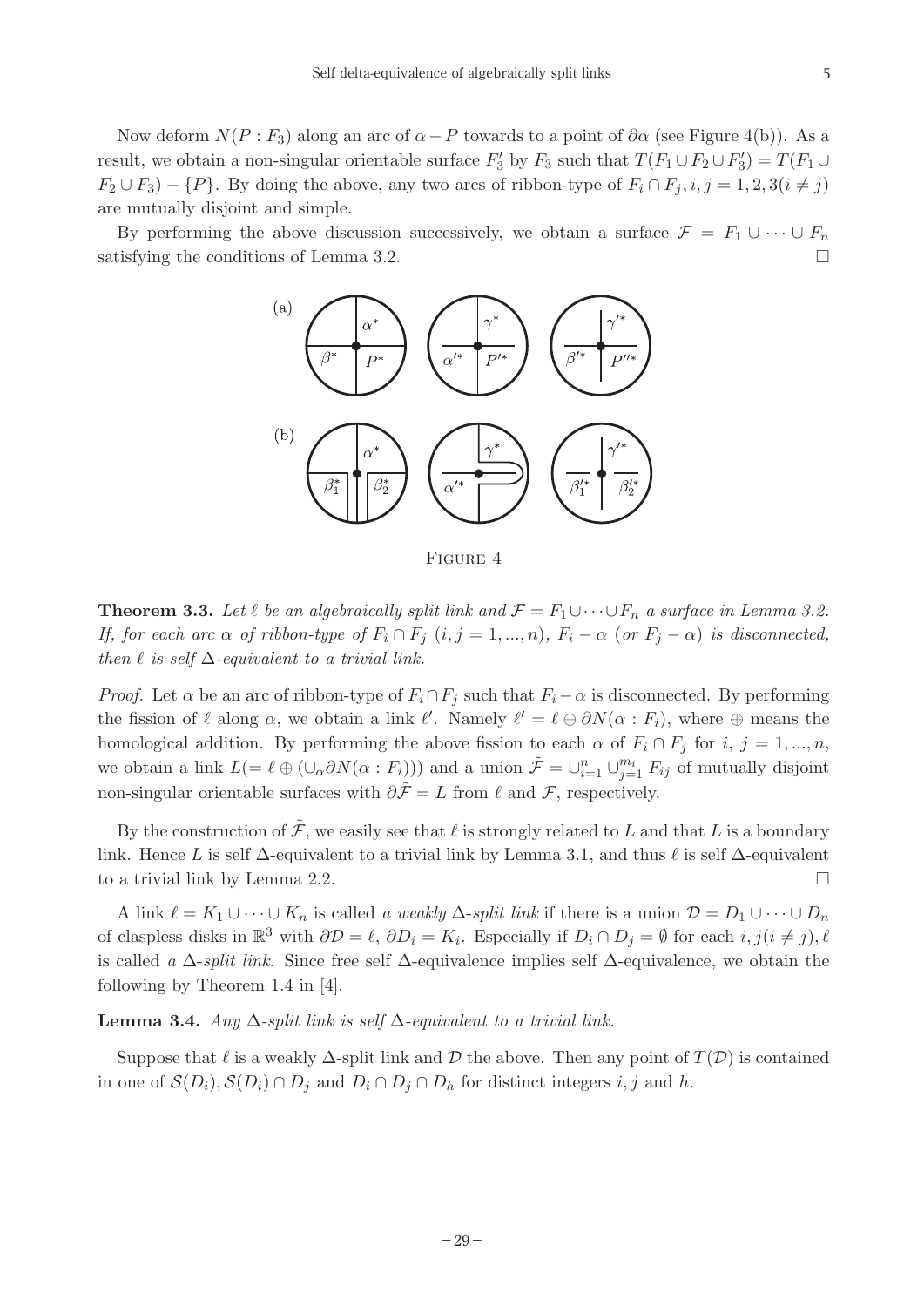**Lemma 3.5.** A link  $\ell$  is a weakly  $\Delta$ -split link if and only if it is an algebraically split link.

*Proof.* Suppose that  $\ell$  is a weakly  $\Delta$ -split link. Then there is a union  $\mathcal{D} = \cup_i D_i$ ,  $\partial \mathcal{D} = \ell$  of claspless disks in  $\mathbb{R}^3$ , namely each of  $D_i \cap D_j$  consists of arcs of ribbon-type or loops for  $i \neq j$ . Hence  $\text{lk}(K_i, K_j) = I(D_i, K_j) = 0$  for  $K_i = \partial D_i$ , where  $I(x, y)$  means the intersection number of x and y. Therefore  $\ell$  is algebraically split.

Conversely if  $\ell$  is algebraically split,  $\ell$  is obtained by a fusion of a trivial link  $\mathcal O$  and several copies of the Borromeans rings  $B$  which are split from  $O$  by Proposition 1.1. For each of  $B$ , we span a union of claspless disks as illustrated in Figure 3 (a). Hence  $\ell$  is a weakly  $\Delta$ -split  $\Box$ 

**Lemma 3.6.** A link  $\ell$  is self  $\Delta$ -equivalent to a trivial link if and only if there is a union  $\mathcal{D} = \cup_i D_i$ of claspless disks with  $\partial \mathcal{D} = \ell$  such that  $T_{\rm I}(\mathcal{D}) = \cup_i T_{\rm I}(D_i)$  and  $T_{\rm II}(\mathcal{D}) = \emptyset$ .

*Proof.* If  $\ell$  is self  $\Delta$ -equivalent to a trivial link, then  $\ell$  is obtained by a fusion of a trivial link  $\mathcal O$  and several copies of the Borromean rings satisfying that, for each Borromean rings  $B$ , there are 3 bands  $b_1, b_2$  and  $b_3$  of fusion of B and O such that  $b_i \cap B \neq \emptyset$  and  $b_i \cap O \neq \emptyset$  for  $i = 1, 2, 3$ and some component  $O$  of  $O$ . Hence, by spanning the claspless disks as illustrated in Figure 3(a) to each Borromean rings, we obtain the necessity.

Conversely, suppose that there is a union  $\mathcal{D} = \bigcup_i D_i$  satisfying the conditions of Lemma 3.6. If  $D_i \cap D_j = \emptyset$  for each  $i, j(i \neq j), \ell$  is a  $\Delta$ -split link and so  $\ell$  is self  $\Delta$ -equivalent to a trivial link by Lemma 3.4. Next suppose that  $D_i \cap D_j \neq \emptyset$  for  $i \neq j$ . Let  $\alpha$  be an arc of ribbon-type of  $D_i \cap D_j$ . Then  $\alpha$  is simple (i.e. no self intersections) and  $\alpha \cap T(\mathcal{D}) = \emptyset$  because  $T_1(\mathcal{D}) = \cup_i T_1(D_i)$ and  $T_{\text{II}}(D) = \emptyset$ . Assume that the b-line of the pre-image of  $\alpha$  is contained in the pre-image of  $D_i$ . Now perform the fission along each such an arc  $\alpha$  on  $D_i$ , we may obtain a link L and a union of claspless disks  $\mathcal{E} = \cup_i E_i$  from  $\ell$  and  $\mathcal{D}$ , respectively such that  $\mathcal{E}$  is a disjoint union, namely  $\mathcal{E} = cl(\mathcal{D} - \cup_{\alpha} N(\alpha : D_i))$  and  $L = \partial \mathcal{E}$ . Hence  $\ell$  is strongly related to L. Since  $\mathcal{E}$  is a disjoint union of claspless disks, L is a  $\Delta$ -split link. Therefore  $\ell$  is self  $\Delta$ -equivalent to a trivial link by Lemmas 2.2 and 3.4.

**Theorem 3.7.** If  $\ell$  is an algebraically split link and  $\mathcal{D} = \bigcup_i D_i$  is a union of claspless disks with  $\partial \mathcal{D} = \ell$  such that  $T_1(\mathcal{D}) = \bigcup_i T_1(D_i)$ , then  $\ell$  is self  $\Delta$ -equivalent to a trivial link.

*Proof.* Let f be an immersion of  $\mathcal{D}^*$  into  $\mathbb{R}^3$ . For each point P of  $T_{\text{II}}(\mathcal{D})$ ,  $P^*$  is the point of  $f^{-1}(P)$  as illustrated in Figure 3(b). Then  $\mathcal{E} = cl(\mathcal{D}-\bigcup_{P} f(N(P^*:\mathcal{D}^*))$  is a union of perforated claspless disks with  $\partial \mathcal{E} = \ell \circ \mathcal{O}$ , where  $\mathcal{O}(\ell) = \partial(\cup_P f(N(P^* : \mathcal{D}^*)))$  is a trivial link and ∘ means that  $\ell$  is split from  $\mathcal{O}$ .

By the assumption of Theorem 3.7 and the construction of  $\mathcal{E}, T_1(\mathcal{E}) = T_1(\mathcal{D}) = \cup_i T_1(D_i)$  $\cup_i T_I(E_i)$  and  $T_{II}(\mathcal{E}) = \emptyset$ , where  $E_i = cl(D_i - \cup_P f(N(P^* : \mathcal{D}^*)))$ . Since  $T_{II}(\mathcal{E}) = \emptyset$ , each *i*-line of  $f^{-1}(\mathcal{S}(\mathcal{E}))$  is simple and any two *i*-lines do not intersect to each other on  $\mathcal{E}^*(-f^{-1}(\mathcal{E}))$ . Hence there is a disjoint union  $\beta^* = \cup_j \beta^*_j$  of simple arcs on  $\mathcal{E}^*$  such that  $\beta^*_j$  connects a point of  $\ell^*$  and one of  $O_j^*$  such that  $\beta_j^* \cap \{i\text{-lines of } f^{-1}(\mathcal{S}(\mathcal{E}))\} = \emptyset$ , where  $\mathcal{O} = \cup_j O_j$ .

Let  $\mathcal{F} = cl(\mathcal{E} - f(N(\beta^* : \mathcal{E}^*))) (= F_1 \cup \cdots \cup F_n)$ . Then  $\mathcal{F}$  is a union of claspless disks such that  $T_1(\mathcal{F}) = T_1(\mathcal{E}) = \cup_i T_1(E_i) = \cup_i T_1(F_i)$  and  $T_1(\mathcal{F}) = \emptyset$  by the choice of  $\beta$ . Hence  $L(=\partial \mathcal{F})$ is self  $\Delta$ -equivalent to a trivial link by Lemma 3.6. Moreover as L is obtained by a fusion of  $\ell \circ \mathcal{O}, \ell$  is cobordant to L. Therefore  $\ell$  is self  $\Delta$ -equivalent to a trivial link by Lemma 2.1.  $\Box$